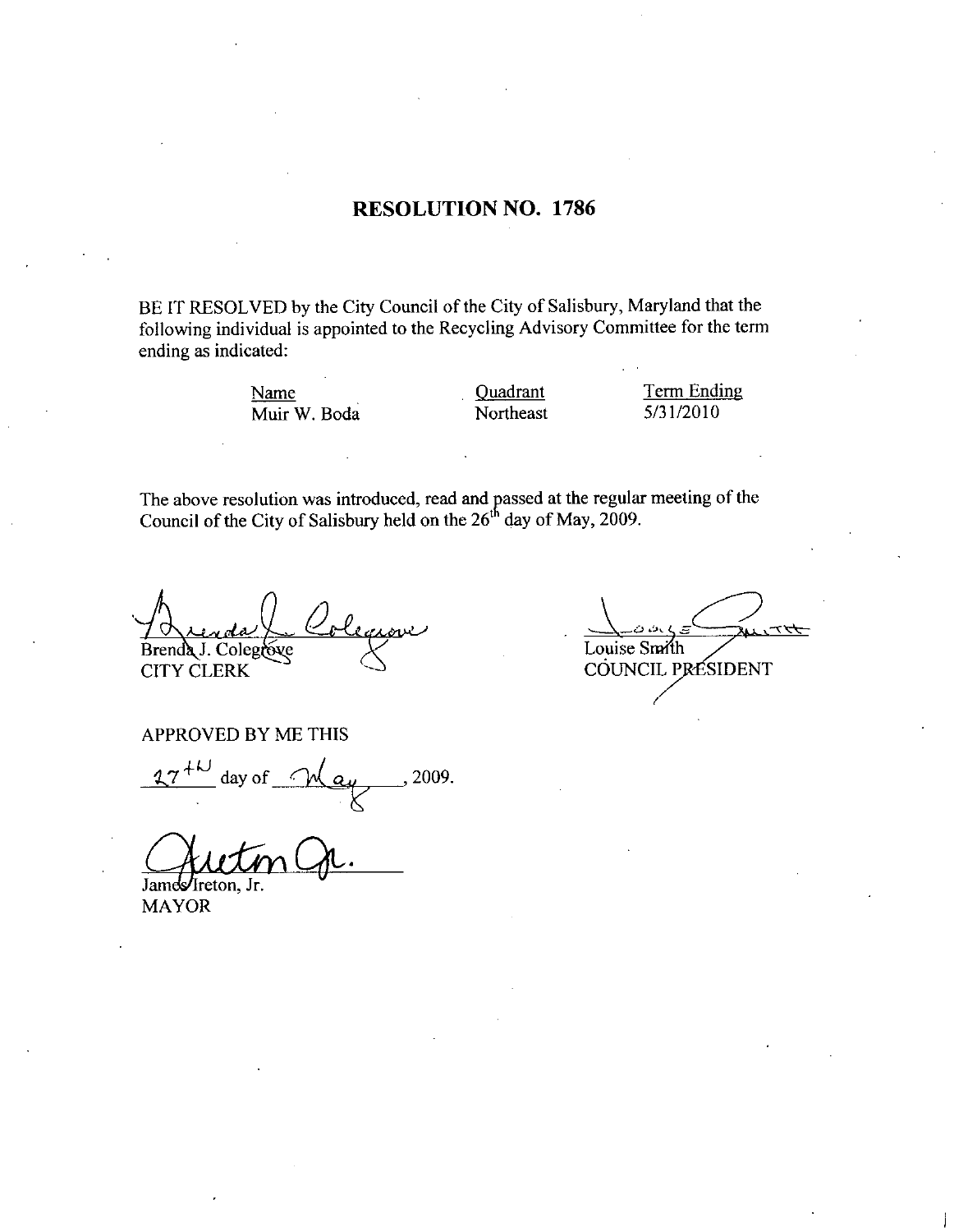## INTER

# NEMO

# OFFICE OF THE MAYOR

| To:   | John Pick                                                       |
|-------|-----------------------------------------------------------------|
| From: | Sherrell McBride 5N<br>$\overline{\phantom{a}}$                 |
|       | <b>Subject:</b> Appointment to the Recycling Advisory Committee |
| Date: | May 20, 2009                                                    |

| Mayor Ireton would like to appoint the following person to the Recycling Advisory Committee: |           |             |
|----------------------------------------------------------------------------------------------|-----------|-------------|
| Candidate                                                                                    | Quadrant  | Term Ending |
| Muir W. Boda                                                                                 | Northeast | 5/31/2010   |
|                                                                                              |           |             |

members of the committee.

Mr. Boda is being appointed for a one year term so that his term will coincide with other<br>members of the committee.<br>Attached are Mr. Boda's background information and the Resolution necessary for his<br>appointment. Please fo Attached are Mr. Boda's background information and the Resolution necessary for his appointment. Please forward this information to the City Council so it may be placed on the agenda for the next City Council meeting. Please let me know if you have any questions.

Attachment

cc: Mayor Ireton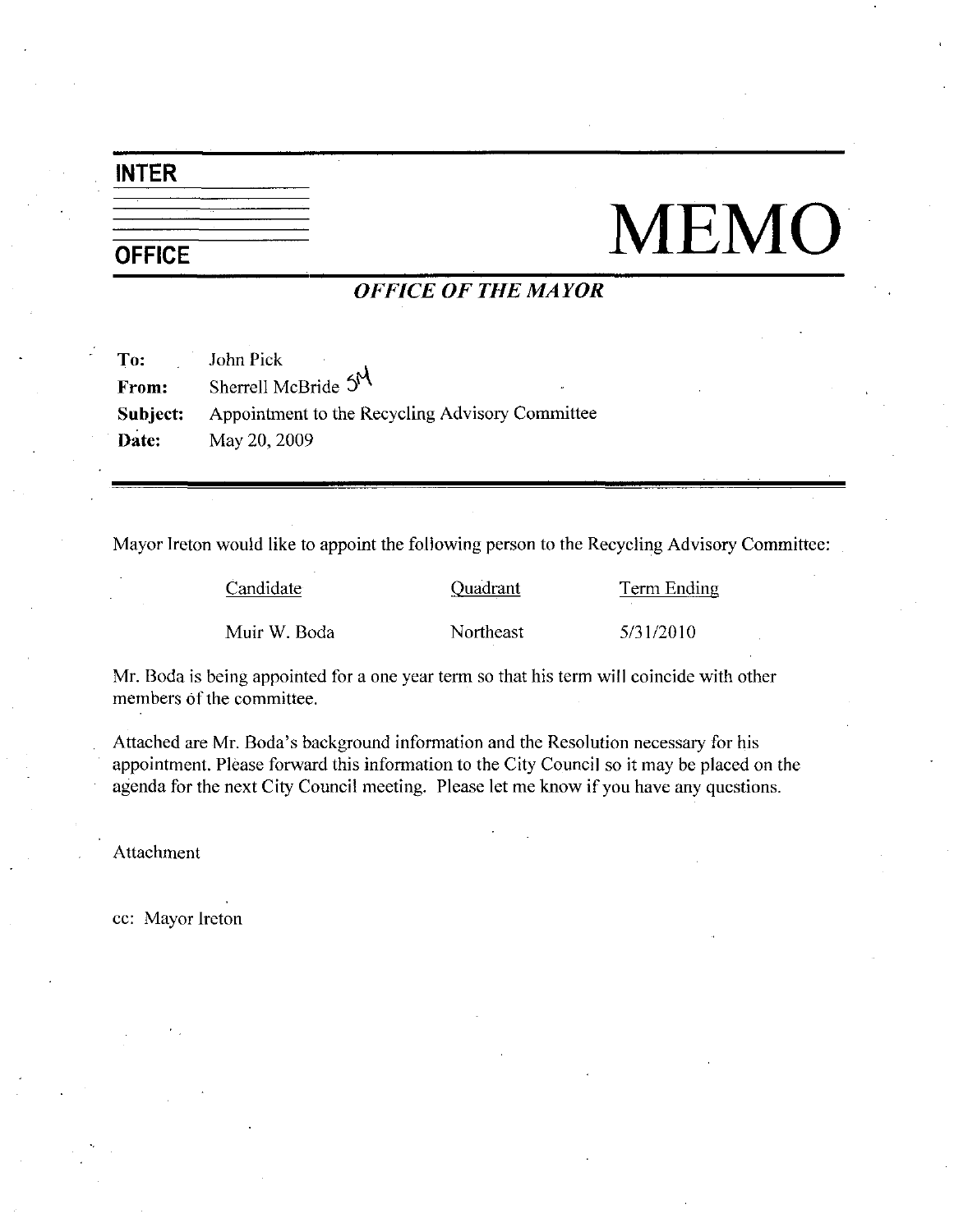# Muir W. Boda

619 Decatur Ave Salisbury, MD 21804 Phone: (443)366-6206 E-Mail: mwboda@mac.com

# Objective

My goal is to serve the City of Salisbury by educating people on the benefits and responsibility of recycling. I would be most honored to work with those on the current Recycling Committee, Mayor Ireton, Mr. Caldwell from Public Works and members of the City Council Notonly do we need to encourage the citizens to use good recycling practices, we also need to work with businesses and encourage them as well. Using examples of 'Best Practices' and sharing those ideas while encouraging implementation will help move us forward.

### **Experience**

#### Wal Mart<sup>1890</sup> Salisbury MD March 1993 Present

المستدان

Connection Center Manager of a \$2 Million Wireless Department.

- Three years as Manager saw a 37% Sales Increase the first year and a 23% Sales Increase in FYE 2007.
- 2006 Highest Inventory Shrink Reduction. 2007 Store 1890 Department Manager of the Year.
- Personal Susfainabilify Captain
- Other positions have included: Customer Service Manager, TLE Manager, Loss Prevention, & Support ■ Manager

#### Tilghman Media Owner Photographer Videographer <sup>2003</sup> 2008

- Worked as professional phorographer and videographer
- Video editing services for other local videographers

#### Education

| Tuscola Senior High School, Waynesville, NC                                   | 1991    |
|-------------------------------------------------------------------------------|---------|
| Wor-Wic Community College, Salisbury, MD                                      | Current |
| -General Education. $\cdots$<br>the control of the second control of the con- |         |
| Moviola Education Center, Hollywood, CA                                       | 2005    |
|                                                                               |         |

Certified in Final Cut Pro

#### Service

Oak Ridge Baptist Church <sup>2009</sup> Peru Mission Team Leader Java Hut Café – Board of Advisors Maryland Libertarian Party – Central Committee Member<br>Maryland Libertarian Party – Executive Board At-Large Member

References available upon request.AZS'